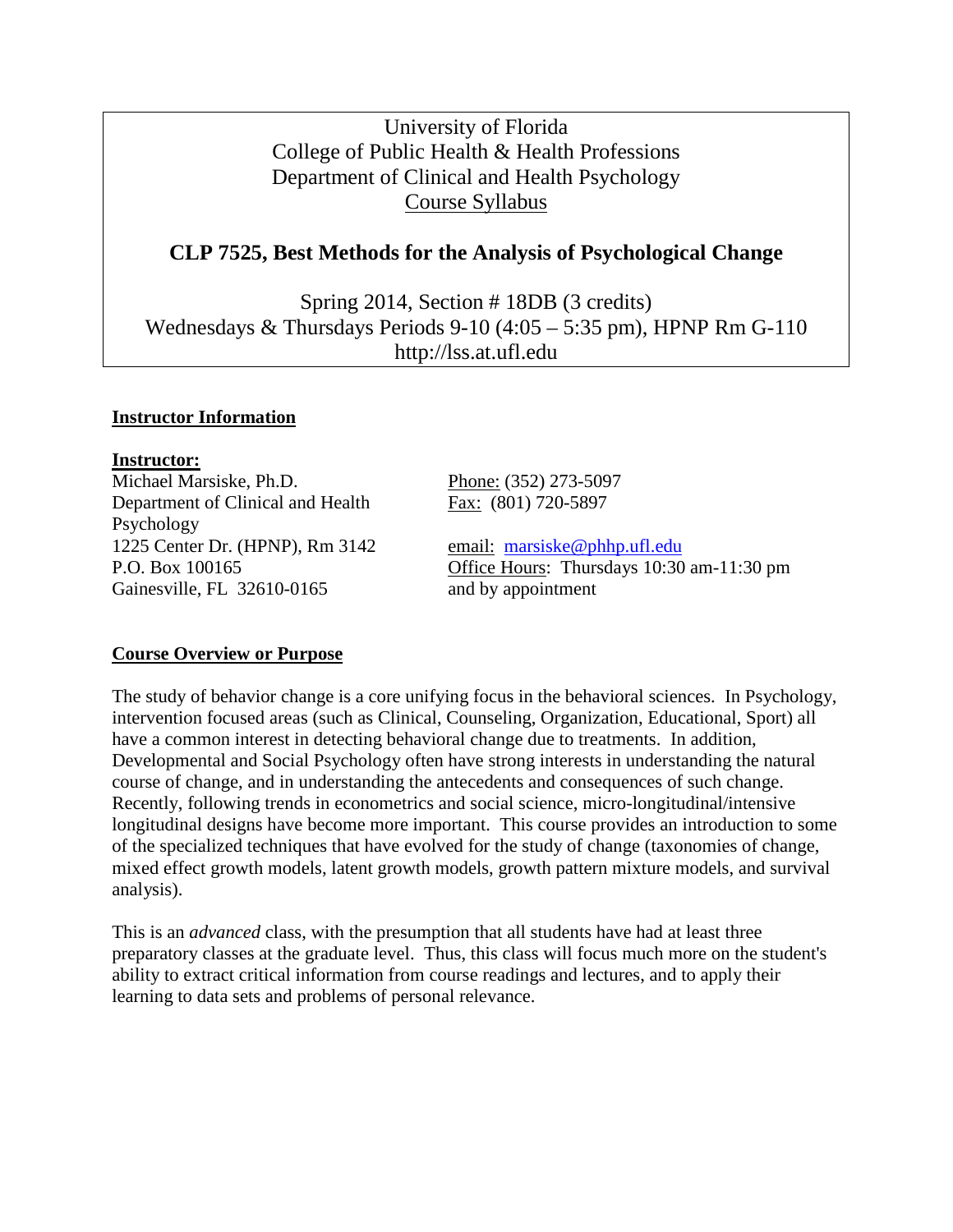## **Course objectives**:

- 1. Students will become familiar with several analytic approaches for the measurement and analysis of change
- 2. Students will select and appropriately apply these approaches to longitudinal data, and will write clear interpretations of their findings
- 3. Students will develop the ability to understand and criticize primary source articles using the methods discussed in class.

# **Course format**

The course will be conducted in the form of a graduate seminar. Class will meet Wednesdays and Thursdays from 4:05 pm – 5:35 pm. The class will consist primarily of discussions of the readings, with a working-through of analysis setup and output interpretation for the methods discussed. The assignments for the class (output generation, portfolio contributions) are the principal vehicles for making the content concrete. Students are expected to use their own problem solving skills to gain access to computers and software, to figure out how to invoke and use statistical software.

# **Prerequisites**:

Formal prerequisites are either (a) prior completion of CLP 6529 (Multivariate Methods) and, for non-CHP students, (b) registration permission from the Curriculum Committee of the Department of Clinical and Health Psychology. See Debora Haring, dharing@phhp.ufl.edu for the appropriate forms and procedures. Details regarding petitioning can be found at the "Syllabi" link of http://marsiskelab.phhp.ufl.edu. Under certain circumstances, students with prior coursework/experience in structural equation modeling (especially with AMOS) and hierarchical linear modeling (especially with SPSS) may be granted waivers to the CLP 6529 requirement.

Students must have access to a recent version of SPSS (premium graduate pack or higher) and to a FULL-FEATURED and recent (not student) version of AMOS. Students should be comfortable with its use (i.e., have an understanding of how to load the program, read data files, enter and access data, run analyses and obtain printout). **See the computer resources section below for special notes on computer and software resources!**

# **Reading materials**:

Textbook/background readings for the course will be taken from the sources listed below. Each reading is followed by an acronym in parentheses; these acronyms appear further below in the syllabus. Additional primary source readings (which demonstrate use of methods or provide further detail) will be indicated under the topical outline.

Bollen, K. A. & Curran, P. J. (2006). Latent Curve Models: A Structural Equation Perspective. Hoboken, NJ: Wiley. (BOLL)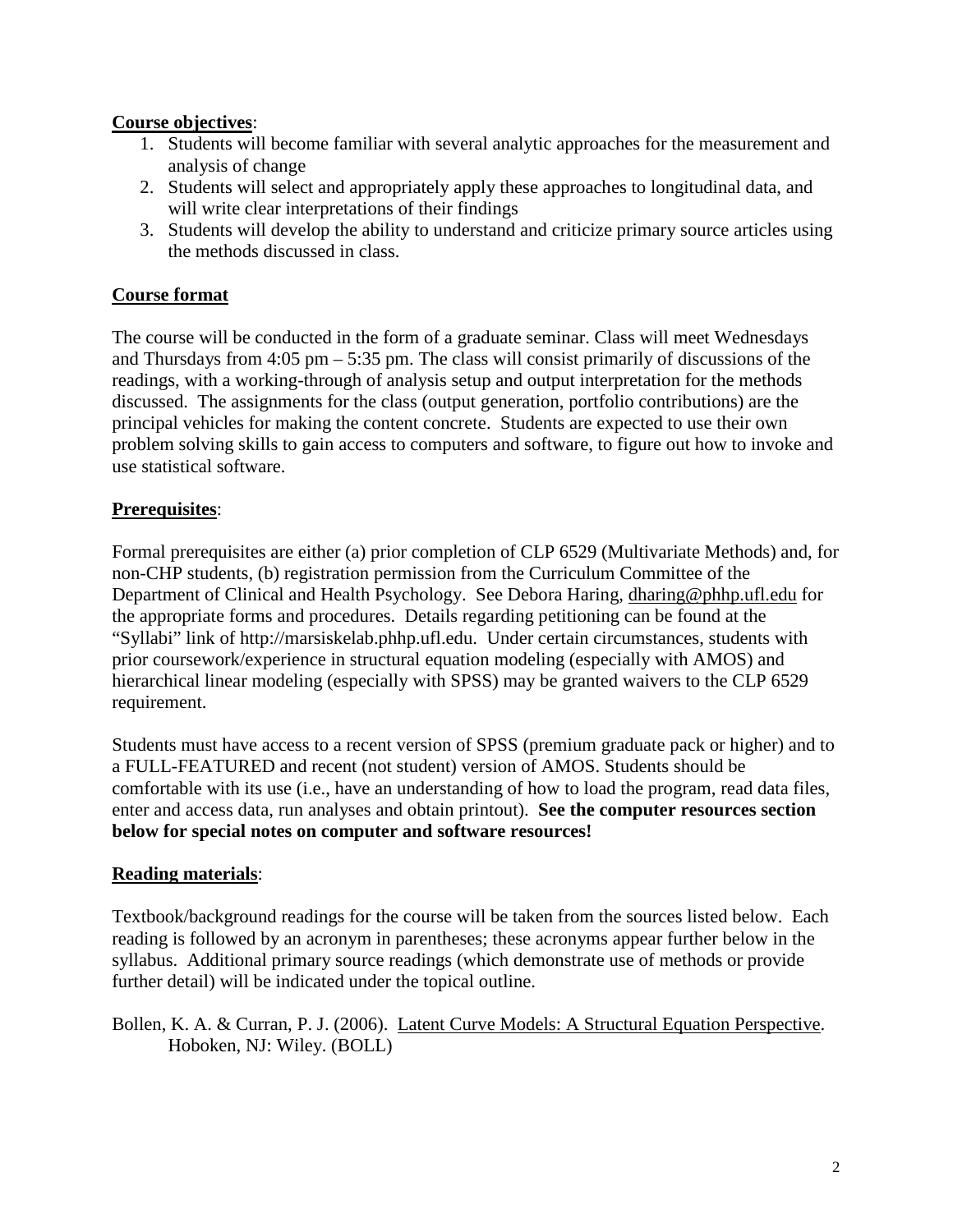- Collins, L. M., & Horn, J.L. (Eds). (1991). Best Methods for the Analysis of Change: Recent Advances, Unanswered Questions, Future Directions. Washington, DC: American Psychological Association. (COLHOR)
- Collins, L. M., & Sayer, A.G. (Eds). (2001). New Methods for the Analysis of Change. Washington, DC: American Psychological Association. (COLSAY)
- Duncan, T. E., Duncan, S. C., & Strycker, L. A. (2006). An Introduction to Latent Variable Growth Curve Modeling: Concepts, Issues, and Applications (Second Edition). Mahwah, NJ: Lawrence Erlbaum Associates. (DUN)
- Fitzmaurice, G. M., Laird, N. M., & Ware, J. H. (2004). Applied Longitudinal Analysis. Hoboken, NJ: Wiley. (FITZ)
- Singer, J. D., & Willett, J.B. (2003). Applied Longitudinal Data Analysis: Modeling Change and Event Occurrence. London: Oxford University Press. (SING)
- Walls, T.A., & Schafer, J. L. (2006). Models for Intensive Longitudinal Data. London: Oxford University Press. (WALLS)

#### **Course website**:

The class uses the UF Sakai portal for posting of supplemental readings, copies of overheads, audio files, self-assessment examinations. Log on at [http://lss.at.ufl.edu](http://lss.at.ufl.edu/) and you should find the course link there. Course assignments and data sets will be posted there. The handouts will generally be made available on the Monday or Tuesday of the week in which the lectures will occur. An announcement will be sent to the class list when the handouts have been posted.

#### **Grading procedure and scales**:

Percentage grades in this class are earned on the basis of points (described below), which are then converted to letter grades and grade point equivalents (as shown in the chart below).

| Percen-<br>tage or<br>points<br>earned in<br>class | $93% -$<br>100% | $90% -$<br>92% | $87% -$<br>89% | $83% -$<br>86% | $80% -$<br>82% | $77% -$<br>79% | 73%<br>76% | $70% -$<br>72% | $67% -$<br>69% | $63% -$<br>66% | $60% -$<br>62% | Be-<br>low<br>60% |     |     |     |       |
|----------------------------------------------------|-----------------|----------------|----------------|----------------|----------------|----------------|------------|----------------|----------------|----------------|----------------|-------------------|-----|-----|-----|-------|
| Letter<br>Grade                                    | $\mathsf{A}$    | A-             | $B+$           | B              | $B -$          | $C+$           | C          | C-             | $D+$           | D              | D-             | E                 | WF  |     | NG  | $S-U$ |
| equivale<br>nt                                     |                 |                |                |                |                |                |            |                |                |                |                |                   |     |     |     |       |
| Grade<br>points                                    | 4.0             | 3.67           | 3.33           | 3.0            | 2.67           | 2.33           | 2.0        | 1.67           | 1.33           | 1.0            | 0.67           | 0.0               | 0.0 | 0.0 | 0.0 | 0.0   |

For greater detail on the meaning of letter grades and university policies related to them, see the Registrar's Grade Policy regulations at http://www.registrar.ufl.edu/staff/minusgrades.html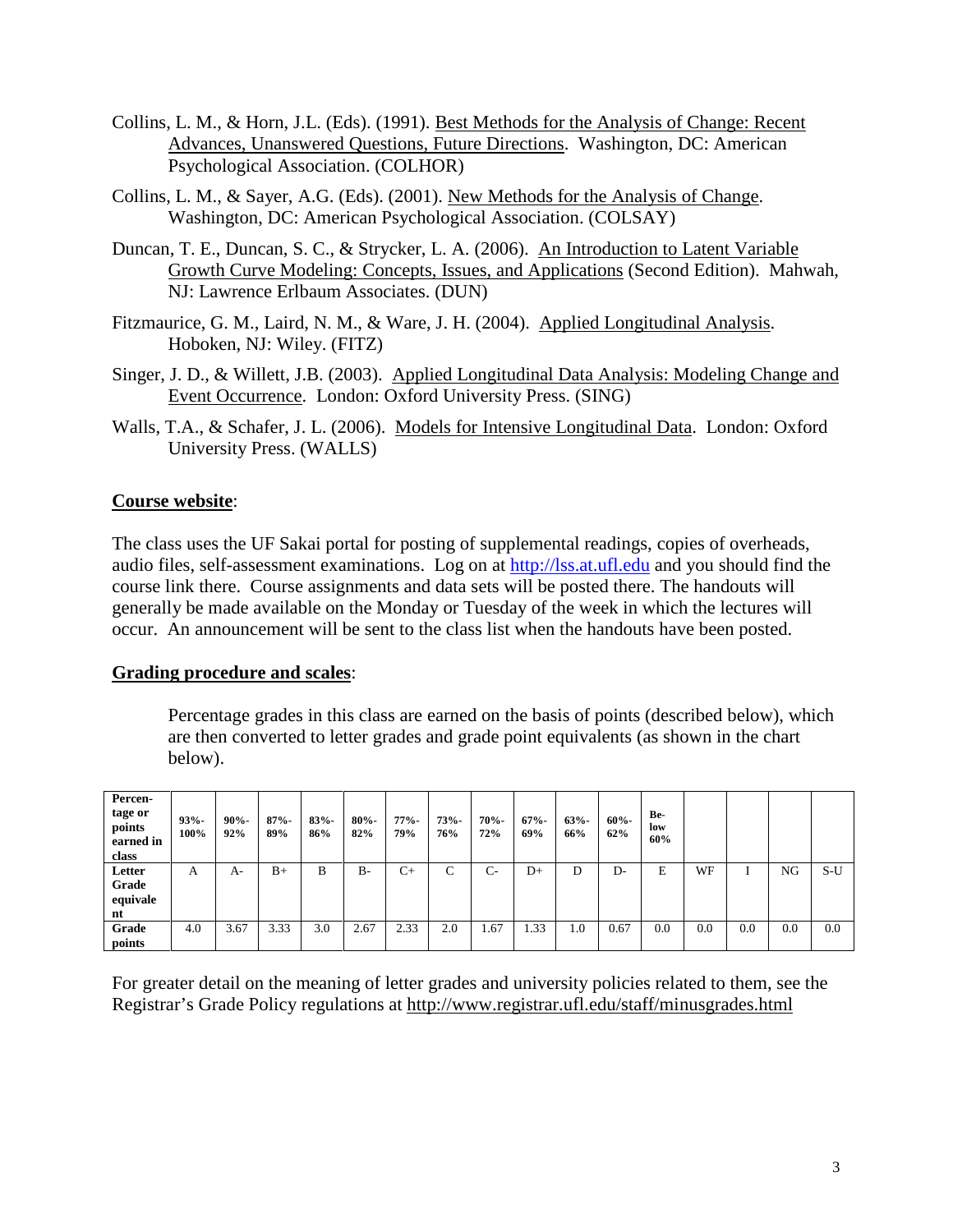On the course schedule below is listed the date on which each assignment is distributed to the class. Assignments are always due, in e-learning, immediately before class time on their due date; this is usually 4;04 pm.

There will be a cumulative Final Exam consisting of a 2-hour 50 multiple choice item examination.

The grade breakdown for this class is summarized below. **Note**: The number of output assignments is not set in stone; we might have to add or remove an assignment, depending on class progress. If this occurs, the remaining assignments will be prorated so that they still, collectively, contribute 25% of your final grade. In addition, even if the assignments differ in the number of points that they are worth, each assignment will be weighted to contribute equally to your final grade. So, if we have 5 assignments, each is worth 5% of the grade. If we have 4 assignments, each one is worth 6.25%.

The grade for the class will be based on a number of evaluation components, as described below.

*Output generation/highlighting exercises* (25% of grade, 5% each) – You will be given a data set and asked to run analyses (covered in class/readings) on the dataset. You will be asked to paste the output (or at least relevant pieces of it) into Microsoft Word, and then use the Word "comment" tool to annotate/highlight important parts of the output. The main goal here is running the analysis and highlighting what is important, rather than writing up/summarizing.

**When you submit your exercises to Sakai, it is essential that (a) you put your name in the "name" field of the homework, and (b) the first word of your assignment document title be your LAST NAME. After 2 reminders about this, a 2-point deduction will be made on each homework for which these naming conventions are forgotten. See below for additional policy on late submissions.**

Assignments will consist of multiple items. Each and every item will have equal weight and will be graded according to the rubric below. (Note: partial points, e.g., 7.5, are permissible; instructor may also score out of range for specific reasons.)

| $\overline{0}$ | not attempted                                                                           |
|----------------|-----------------------------------------------------------------------------------------|
| $\tau$         | "mercy point" (e.g., you really don't deserve a point, but because you made some        |
|                | attempt, this is acknowledged; example: doing a stepwise regression when the            |
|                | question asks for hierarchical); note: there must be SOME evidence of relevant          |
|                | effort; random text would earn a "0"                                                    |
| 8              | doing the correct analysis, but coming up with the wrong numbers (e.g., choosing        |
|                | the wrong DV or IV combination)                                                         |
| $\mathbf{Q}$   | substantially correct, but either (a) missing one or more essential item (e.g., you     |
|                | conduct a regression and include the regression table, but fail to discuss or interpret |
|                | it), or (b) you include too much information (e.g., you include tables/figures that are |
|                | not needed for the answer, and you also fail to defend/explain why it is relevant).     |
|                | Teaching assistants will provide you with a list of missing elements upon grading       |
| 10             | adequate/all required elements are present                                              |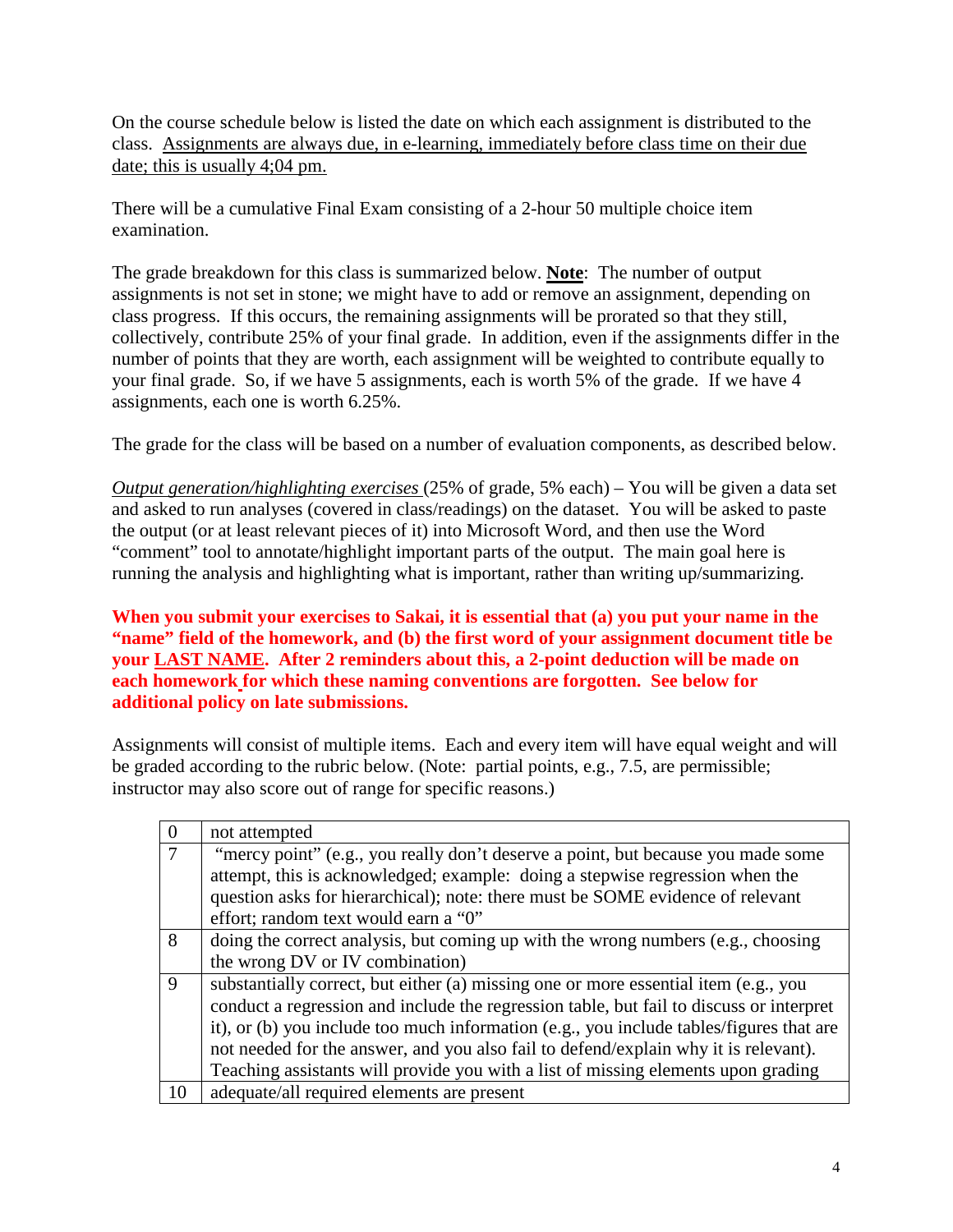Exercises are designed to reinforce procedures discussed in class. Each question will have defined length-of-response guidelines.

- o Do not exceed these guidelines—they are usually more generous than is needed to
	- answer the question (there will be a grade penalty for alterations).
	- o If you paste figures or tables, use the "Paste Special" feature to paste as a "**picture**" or "**bitmap**", so that the output can fit within the space provided.
- Be judicious in your selection of output. Including output that is not relevant to the problem, or that is not discussed in your answer, will lead to a grading penalty being applied. Homeworks will not be scrutinized for compliance with APA format unless this is explicitly requested.

## *Students who are confused about the meaning/phrasing of a question are welcome to ask for clarification on the class blog.*

*Portfolio contributions: 2 Milestones* (50% of grade, 25% each). Two times in the semester, students are expected to contribute a five-to-ten page portfolio component (APA Style Results sections format, including tables and figures). The portfolio should apply the methods reviewed in the preceding seven weeks to either (a) data set(s) controlled by the student, or (b) alternative data sets made available by the instructor. Each portfolio contribution should take the following format:

- i. One paragraph background, with references
- ii. Bulleted list of specific aims (with hypotheses, if appropriate)
- iii. One paragraph summary of methods, including participants, measures, and design. This is a very brief summary, similar to a structured abstract
- iv. Results section, with tables and figures. This should address the specific aims
- v. One paragraph discussion, summarizing the meaning of the findings, major limitations, and appropriate next steps.

This assignment is completely open: The selection of research questions, data set, breadth and complexity are all completely at the discretion of the student. Grading of the portfolio contribution will be in the form of a scientific review, with scores assigned on the basis of the following review criteria: *ambition*, *clarity*, *comprehensiveness*, *accuracy*, *appropriateness of methods to the research question addressed*.

*Multiple choice examination* (25% of grade) – This two-hour exam will be scheduled during the UF Exam period (details below). The exam will consist of 50 multiple choice questions; The exam will be administered via e-learning on Wednesday April 30 at 4-6 pm at the class Sakai portal (check the "Assessments" tab).

**The exam is cumulative. Students are strongly urged to keep up with the multiple-choice self-assessments from this semester, as these are close in content and format to the actual exam questions. The exam requires a good internet connection; on-campus possibilities will be discussed in class closer to the final exam date.**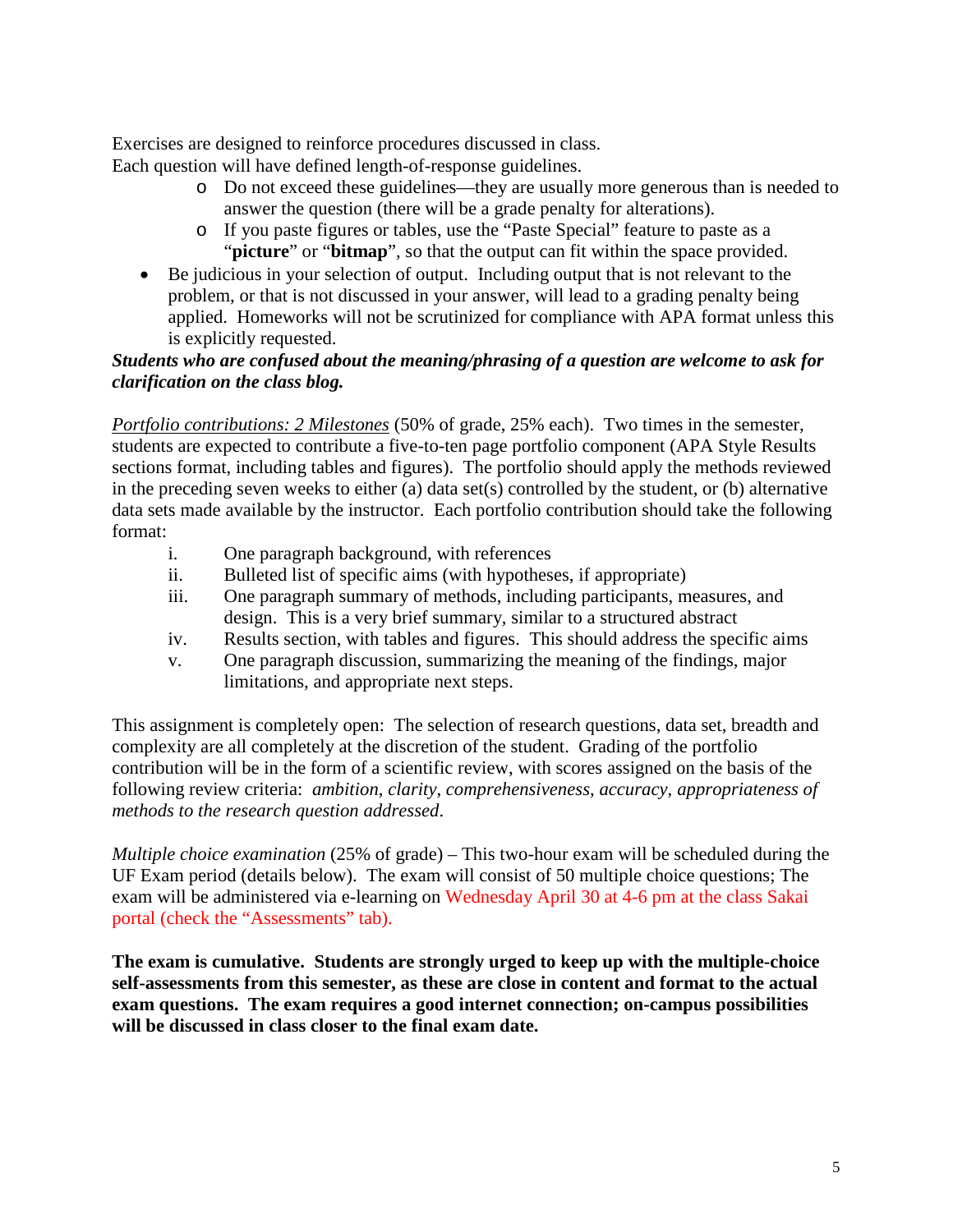#### **Incomplete grades**:

An incomplete grade may be assigned at the discretion of the instructor as an interim grade for a course in which the student has 1) completed a major portion of the course with a passing grade, 2) been unable to complete course requirements prior to the end of the term because of extenuating circumstances, and 3) obtained agreement from the instructor and arranged for resolution (contract) of the incomplete grade. Instructors assign incomplete grades following consultation with Department Chairs.

## **For extra help**:

The instructor will make every effort to support students in understanding course content and reading materials. The following resources are available for this purpose:

*Class Discussion.* The class question-and-answer discussion board will occur in Sakai ("Discussion" link), and will be monitored by the instructor. Unfortunately, due to the limitations of Sakai, questions can no longer be posted anonymously.

**Note #1**: You can receive notifications whenever the discussion board is updated. Simply go to "Discussions" and select "Watch" in the upper Discussion menu. In the "Watch" link, select "Notify me by email whenever a new message is posted".

**Note #2:** We ask that you minimize sending questions **directly** to the instructor to ensure that

- (a) your classmates can share in the insights by reading the blog
- (b) the instructor does not end up answering the same question multiple times.
- (c) your classmates actually have a chance to answer your questions as well

For these reasons, emailed questions will be strongly discouraged, unless they relate to highly personal and idiosyncratic issues. Emailed questions may receive the response of "please post this on the blog so it can be answered". If you are afraid that your question will give away the answer, please think about how to rephrase it so that it does not give away the answer. If this is not possible, then you may e-mail the instructional staff directly.

*Office Hours and Appointments.* Dr. Marsiske has designated office hours (see top of syllabus for details). Additional "extra help" appointments can be made as needed. Prior to scheduling an appointment, students should first complete these steps before requesting additional assistance:

- Review the discussion board in case it provides clarification
- Re-examine the notes from class
- Listen to the accompanying audio.
- Read (or re-read) the readings from that week.

In reviewing the above resources, students are asked to write down specific questions about the material that is causing confusion. If you have, in good faith, put in the work to improve your understanding, then we can build on all your preparatory work and really help you over the "humps".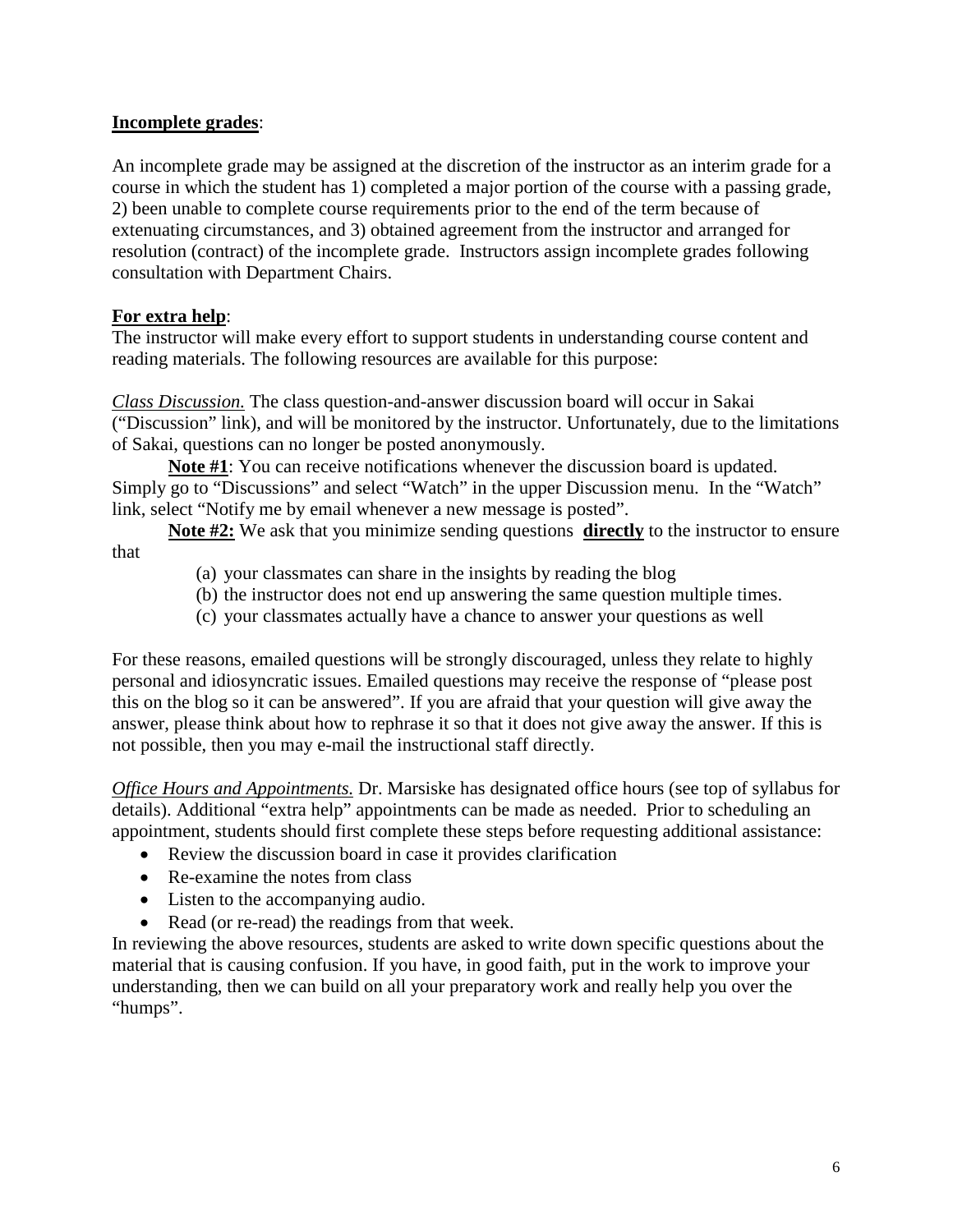### **Software/computing resources:**

The "official" software languages of this course will be SPSS and AMOS.

- PHHP students can access SPSS, but not AMOS, through the terminal server (ts.phhp.ufl.edu)
- All other students can access SPSS and AMOS through the apps.ufl.edu server; PHHP students will also need to access AMOS there.
- The apps.ufl.edu service is a VERY useful resource, but it requires some procedural learning, especially how to access and save files. Please spend some time at the start of the semester learning to use this service.

Students are encouraged to bring their laptops to class, although distracted behavior (e.g., websurfing during class) is strongly discouraged.

**University's Honesty Policy**: (cheating and use of copyrighted materials)

*Academic Integrity* – **Students are espected to act in accordance with the University of Florida policy on academic integrity (see Student Conduct code, the Graduate Student Handbook, or this web site for more details:** 

[www.dso.ufl.edu/judicial/procedures/academicguide.php\)](http://www.dso.ufl.edu/judicial/procedures/academicguide.php).

**Cheating, lying, misrepresentation, or plagiarism in any form is unacceptable and inexcusable behavior.**

> *"We, the members of the University of Florida community, pledge to hold ourselves and our peers to the highest standards of honesty and integrity."*

On all work submitted for credit by students at the University of Florida, the following pledge is either required or implied:

## **"On my honor, I have neither given nor received unauthorized aid in doing this assignment."**

It is desirable and expected that take home assignments will stimulate conversation among classmates, and that classmates may actually mentor one another in the work. Students are also likely to discuss elements of the assignment with the instructor. **It is expected that submitted work will** *solely* **reflect the student's own efforts. Students are expected not to collaborate** in running analyses, writing answers, or interpreting results. The TAs and instructor will regularly check for "unusual congruence" in answers and will discuss concerning instances with students involved. Where collaboration has been found, a zero grade will be assigned. **For further clarification, please see the "Acceptable Collaboration" appendix to this syllabus! Rules will be strictly enforced.**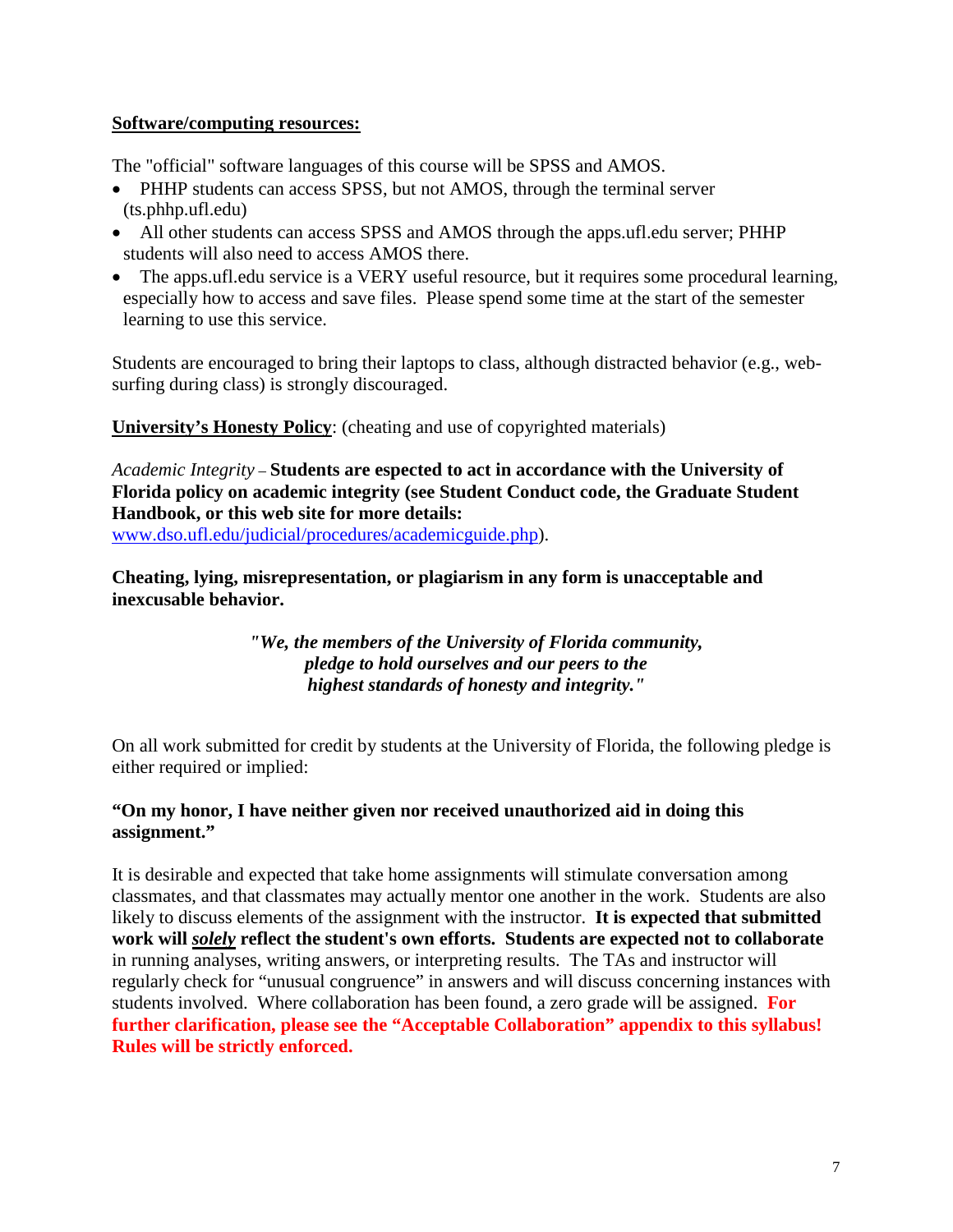*Copyright policy -* The University of Florida policy on copyright states: "Copyright permission should not be required of instructors in the following circumstances:

1) A single copy of an article, chapter, or poem is on reserve for only *one semester*.

2) A reasonable number of copies of an article, chapter, or poem are placed on reserve for only *one semester*. "Reasonable" is determined by an assessment of the number of students assigned the reading, the difficulty of the reading, and the time frame allowed for completion of the reading. This should normally not exceed 6 copies, although up to one copy for every 15 students may be accepted if space is available in the reserve area and the above criteria are met."

Article and material distribution for this class will be discussed in the first class meeting.

# **Class Attendance**

It is the expectation of the faculty in Clinical and Health Psychology, and Psychology, that all students attend all classes. Students are expected to be present for all classes, since much material will be covered only once in class. Attendance will not be formally measured or graded, but this expectation should guide student behavior.

As a matter of mutual courtesy, please let the instructor know when you're going to be late, when you're going to miss class, or if you need to leave early. Students who have extraordinary circumstances preventing attendance, or who must leave early, should explain these circumstances to the course instructor prior to the scheduled class, or as soon as possible thereafter. The instructor will then make an effort to accommodate reasonable requests. Attendance will not be checked or graded, but you are responsible for the content of all classes, including issues raised in the spontaneous class discussions. If you must miss a class, please request notes from your classmates.

# **Make-up Exams or Other Work**

*Extra credit* - No planned opportunities for extra credit exist in this course.

*General policy on missed work* - It is expected that no students will miss any assignments or inclass tests/exams. **No make-ups will be possible**.

With regard to missing or incomplete assignments, the following policies apply:

- Graders will not contact you about missing or incomplete assignments. **It is your responsibility** to check that the *correct* assignment has been submitted to e-learning on time
- **It may be possible to avoid a late penalty IF YOU CONTACT THE INSTRUCTOR AT LEAST 24 HOURS IN ADVANCE.** You should email both Dr. Marsiske and your teaching assistant, and explain what issue (e.g., bereavement, illness) necessitates lateness. In some cases, documentation may be requested. If a lateness allowance is agreed to, this applies to a single assignment only. It does not allow you to delay future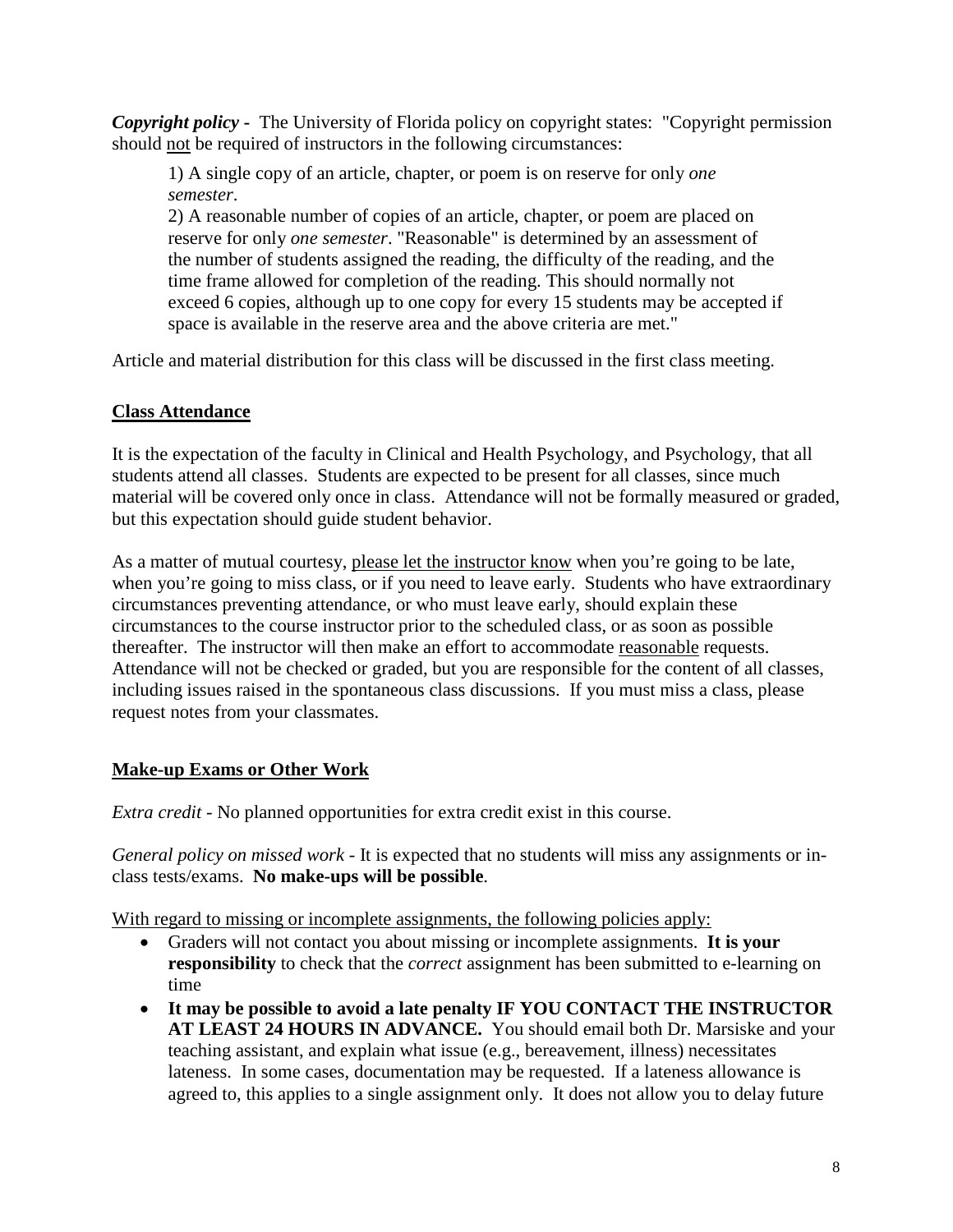assignments. Note, conference attendance or doctoral qualifying examinations or thesis/dissertation defenses do not constitute valid lateness excuses.

• If your assignment is late, you will lose 10% each day. Thus, if an assignment is worth 30 points, you will lose 3 points for each late day. "Late" begins one minute after the due time (e.g., an assignment due at 4:04 pm is considered late at 4:05 pm). Penalties are as follows:

| 1 minute to 24 hours late                                  | 10% of maximum deducted from achieved  |
|------------------------------------------------------------|----------------------------------------|
|                                                            | grade                                  |
| $1 day + 1 minute$ late to 48 hours late                   | 20% of maximum deducted from achieved  |
|                                                            | grade                                  |
| $2 \text{ days} + 1 \text{ minute}$ late to 72 hours late  | 30% of maximum deducted from achieved  |
|                                                            | grade                                  |
| $3 \text{ days} + 1 \text{ minute}$ late to 96 hours late  | 40% of maximum deducted from achieved  |
|                                                            | grade                                  |
| $4 \text{ days} + 1 \text{ minute}$ late to 120 hours late | 50% of maximum deducted from achieved  |
|                                                            | grade                                  |
| $5 \text{ days} + 1 \text{ minute}$ late 144 hours late    | 60% of maximum deducted from achieved  |
|                                                            | grade                                  |
| $6 \text{ days} + 1 \text{ minute}$ late 168 hours late    | 70% of maximum deducted from achieved  |
|                                                            | grade                                  |
| $7 \text{ days} + 1 \text{ minute}$ late 192 hours late    | 80% of maximum deducted from achieved  |
|                                                            | grade                                  |
| $8 \text{ days} + 1 \text{ minute}$ late 216 hours         | 90% of maximum deducted from achieved  |
|                                                            | grade                                  |
| $9 \text{ days} + 1 \text{ minute}$ late or later          | 100% of maximum deducted from achieved |
|                                                            | grade                                  |

**NOTE: UPLOADING THE WRONG DOCUMENT IS SAME-AS-LATE**, even if you have documentation that you completed the document on time. **It is your responsibility to verify that you have uploaded the correct document.** (You should open or download your uploaded homeworks and double- or triple-check that you have uploaded the right one).

- o There will be **no** exceptions to this policy.
- o If you have uploaded the wrong document, and e-learning does not allow you to correct this, you should IMMEDIATELY send the correct document to Dr. Marsiske and your teaching assistant via email.
- o If you cannot upload a document due to technical problems (e.g., if e-learning is down), you may e-mail your assignment to Dr. Marsiske and your teaching assistant. The timestamp on your e-mail will serve as the time submitting. In such cases, please upload your assignment to e-learning as well, once the technical issue is resolved.

#### **Accommodations for Students with Disabilities**

If you require classroom accomodation because of a disability, you must first register with the Dean of Students Office [\(http://oss.ufl.edu/\)](http://oss.ufl.edu/). The Dean of Students Office will provide documentation to you, which you then give to the instructor when requesting accommodation.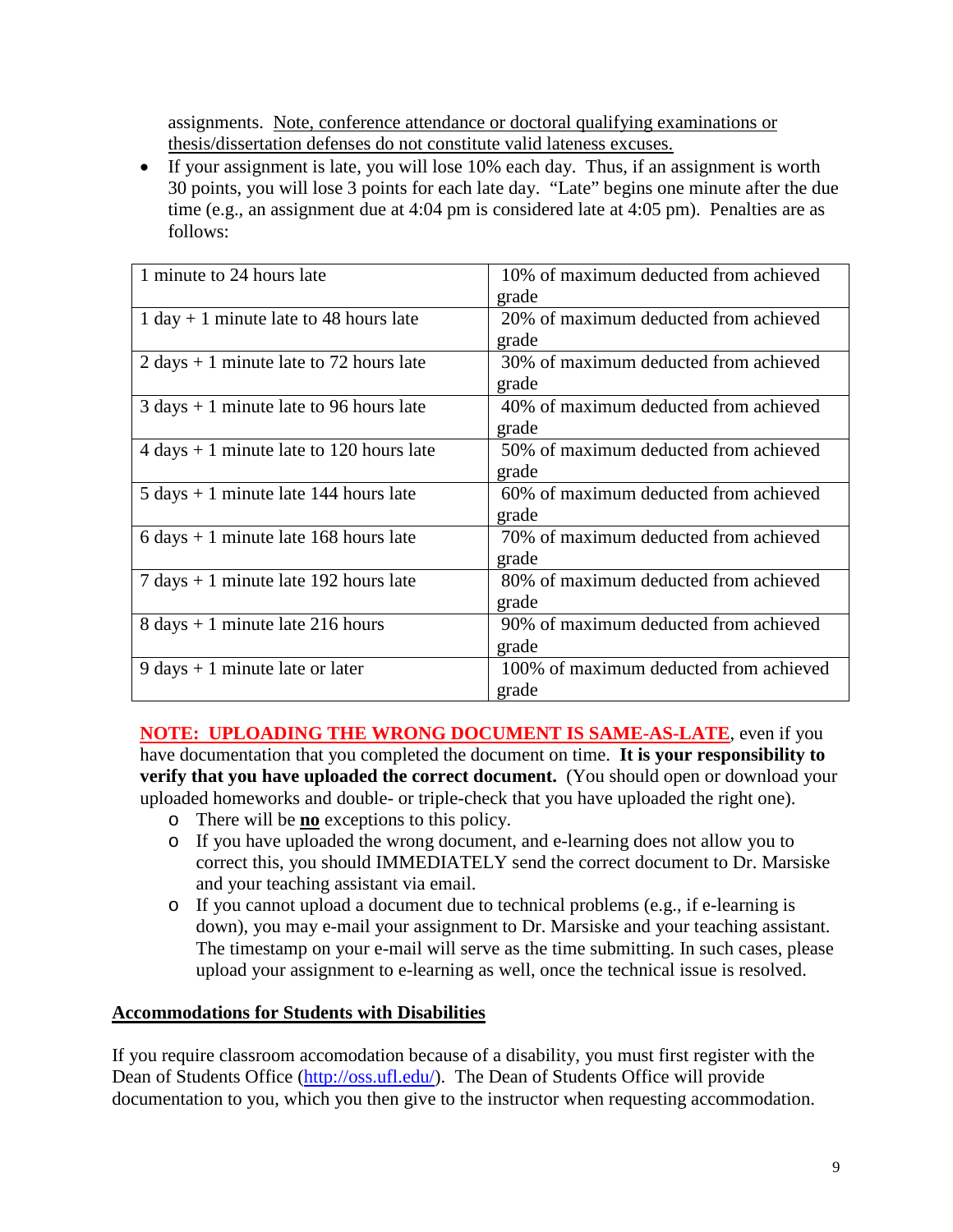The College is committed to providing reasonable accommodations to assist students in their coursework.

# **Counseling and Student Health**

Students may occasionally have personal issues that arise in the course of pursuing higher education or that may interfere with their academic performance. If you find yourself facing problems affecting your coursework, you are encouraged to talk with an instructor and to seek confidential assistance at the University of Florida Counseling Center, 352-392-1575, or Student Mental Health Services, 352-392-1171. Visit their web sites for more information: <http://www.counsel.ufl.edu/> or<http://www.health.ufl.edu/shcc/smhs/index.htm#urgent>

The Student Health Care Center at Shands is a satellite clinic of the main Student Health Care Center located on Fletcher Drive on campus. Student Health at Shands offers a variety of clinical services, including primary care, women's health care, immunizations, mental health care, and pharmacy services. The clinic is located on the second floor of the Dental Tower in the Health Science Center. For more information, contact the clinic at 392-0627 or check out the web site at: [www.health.ufl.edu/shcc](http://www.health.ufl.edu/shcc)

Crisis intervention is always available 24/7 from: Alachua County Crisis Center: (352) 264- 6789.

BUT – *Do not wait until you reach a crisis to come in and talk with us. We have helped many students through stressful situations impacting their academic performance. You are not alone so do not be afraid to ask for assistance*.

| Week                      |                                                                       |  |  |  |
|---------------------------|-----------------------------------------------------------------------|--|--|--|
| <b>Date</b>               | January 8-9                                                           |  |  |  |
| <b>Topic</b>              | How should we measure change, or should we? Classifying change        |  |  |  |
|                           | (reliable change, standard error of measurement)                      |  |  |  |
| <b>Primary Reading</b>    | SING01                                                                |  |  |  |
|                           | FITZ02                                                                |  |  |  |
| <b>Secondary Readings</b> | Cronbach, L. J, & Furby, L. (1970). How should we measure             |  |  |  |
|                           | "change" -- or should we? Psychological Bulletin, 74, 68-80.          |  |  |  |
|                           | Nesselroade, J. R., & Cable, D. G. (1974). "Sometimes it's okay to    |  |  |  |
|                           | factor difference scores"--The separation of state and trait          |  |  |  |
|                           | anxiety. Multivariate Behavior Research, 9, 272-283.                  |  |  |  |
|                           | Baltes, P. B., Nesselroade, J. R., Schaie, K. W., & Labouvie, E. W.   |  |  |  |
|                           | (1972). On the dilemma of regression effects in examining             |  |  |  |
|                           | ability-level-related differentials in ontogenetic patterns of        |  |  |  |
|                           | intelligence. Developmental Psychology, 6, 78-84.                     |  |  |  |
|                           | Dudek, F. J. (1979). The continuing misinterpretation of the standard |  |  |  |
|                           | error of measurement. Psychological Bulletin, 86, 335-337.            |  |  |  |

# **Topical Outline**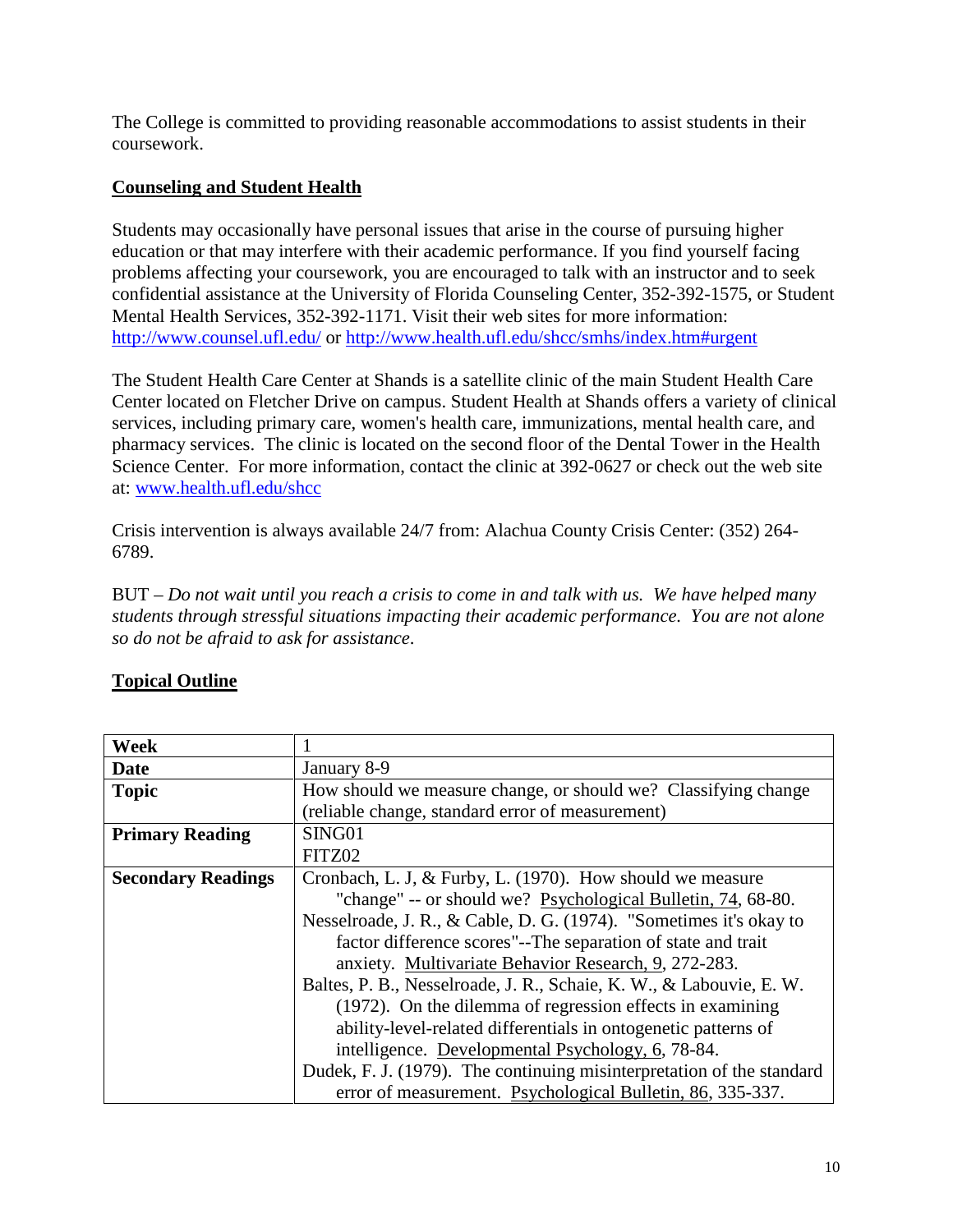| <b>Applied Reading</b> | Saczynkski, J. S., Willis, S. L., & Schaie, K. W. (2002). Strategy use |
|------------------------|------------------------------------------------------------------------|
|                        | in reasoning training with older adults. Aging Neuropsychology         |
|                        | and Cognition, $9, 48-60$ .                                            |
|                        | Temkin, N. R., Heaton, R. K., Grant, I., & Dikmen, S. S. (1999).       |
|                        | Detecting significant change in neuropsychological test                |
|                        | performance: A comparison of four models. Journal of the               |
|                        | International Neuropsychological Society, 5, 357–369.                  |
| <b>Assignments</b>     | n/a                                                                    |

| Week                      | $\overline{2}$                                                     |
|---------------------------|--------------------------------------------------------------------|
| Date                      | January 15-16                                                      |
| <b>Topic</b>              | Trajectory concepts and the multilevel model for change I          |
| <b>Primary Reading</b>    | <b>BOLL01</b>                                                      |
|                           | SING <sub>03</sub>                                                 |
| <b>Secondary Readings</b> | COLSAY <sub>02</sub>                                               |
|                           | COHOR06                                                            |
| <b>Applied Reading</b>    | Kristjansson, S.D., Kircher, J.C., & Webb, A.K. (2007). Multilevel |
|                           | models for repeated measures research designs in                   |
|                           | psychophysiology: An introduction to growth curve modeling         |
|                           | Psychophysiology, $44$ , $728-736$ .                               |
| <b>Assignments</b>        | n/a                                                                |

| Week                      | 3                                                                   |
|---------------------------|---------------------------------------------------------------------|
|                           |                                                                     |
| Date                      | January 22-23                                                       |
| <b>Topic</b>              | Multilevel model for change II (Conditional/unconditional models,   |
|                           | unstructured data, missingness)                                     |
| <b>Primary Reading</b>    | SING04                                                              |
|                           | SING <sub>05</sub>                                                  |
| <b>Secondary Readings</b> | n/a                                                                 |
| <b>Applied Reading</b>    | Cillessen, A. H. N., & Borch, C. (2006). Developmental trajectories |
|                           | of adolescent popularity: A growth curve modelling analysis.        |
|                           | Journal of Adolescence, 29, 935-959.                                |
| <b>Assignments</b>        | n/a                                                                 |

| Week                      | 4                                                                    |
|---------------------------|----------------------------------------------------------------------|
| <b>Date</b>               | January 29-30                                                        |
| <b>Topic</b>              | Multilevel model for change III (More time varying covariates, error |
|                           | structures, centering, non-linear change)                            |
| <b>Primary Reading</b>    | SING06                                                               |
| <b>Secondary Readings</b> | n/a                                                                  |
| <b>Applied Reading</b>    | n/a                                                                  |
| <b>Assignments</b>        | Output generation assignment #1 due                                  |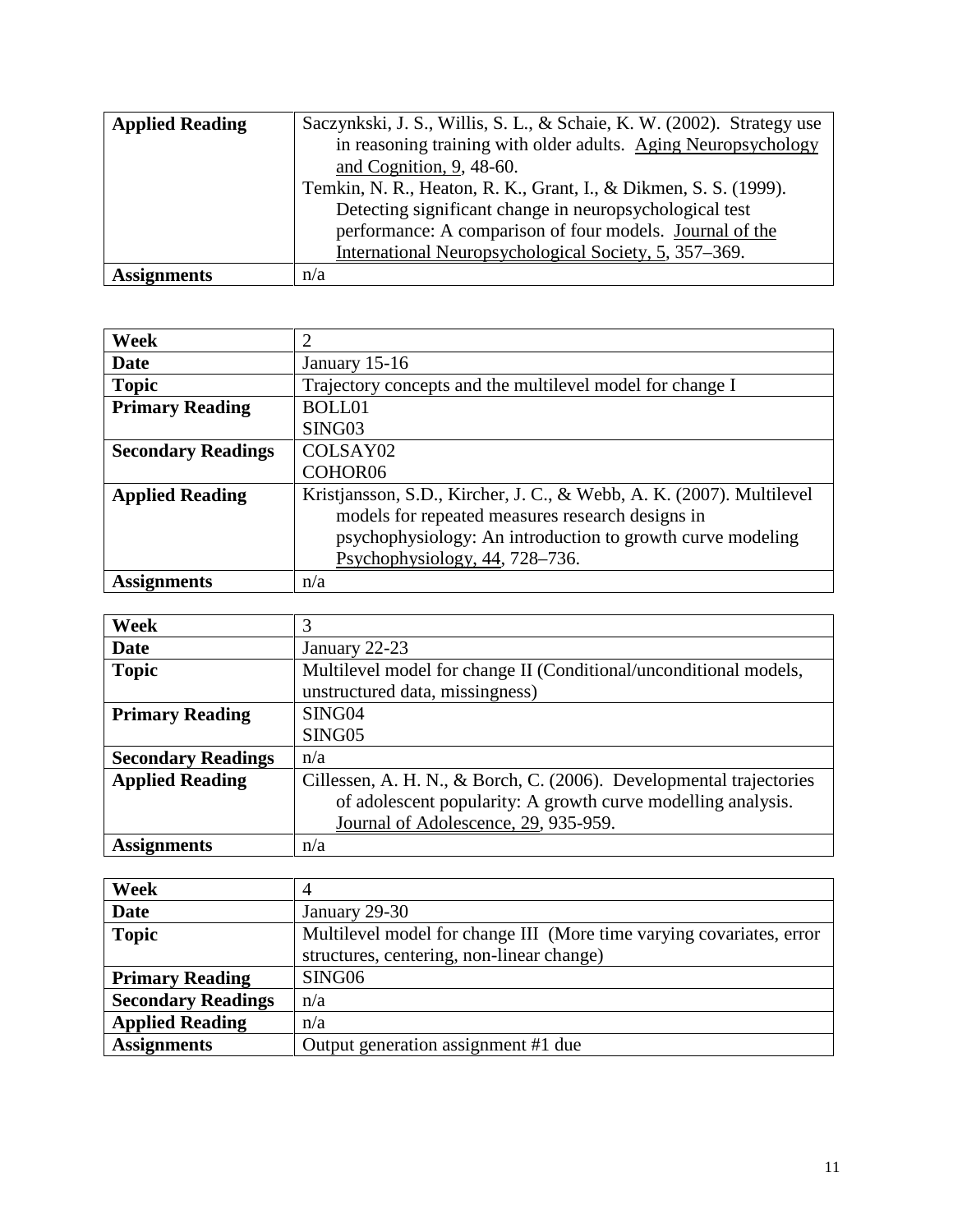| Week                      | 5                                                                    |
|---------------------------|----------------------------------------------------------------------|
| Date                      | February 5-6                                                         |
| <b>Topic</b>              | Wrap-up of MLM for change; Latent curve models I (Intro to latent    |
|                           | curves)                                                              |
| <b>Primary Reading</b>    | SING <sub>08</sub>                                                   |
|                           | DUN01                                                                |
|                           | DUN02                                                                |
| <b>Secondary Readings</b> | COLSAY03                                                             |
| <b>Applied Reading</b>    | Cattaneo, L. B., Stuewig, J., Goodman, L. A., Kaltman, S., & Dutton, |
|                           | M. A. (2007). Longitudinal helpseeking patterns among victims        |
|                           | of intimate partner violence: The relationship between legal and     |
|                           | extralegal services. American Journal of Orthopsychiatry, 77,        |
|                           | 467-477.                                                             |
| <b>Assignments</b>        | n/a                                                                  |

| Week                      | <sub>0</sub>                        |
|---------------------------|-------------------------------------|
| <b>Date</b>               | February 12-13                      |
| <b>Topic</b>              | No class (INS conference)           |
| <b>Primary Reading</b>    | n/a                                 |
| <b>Secondary Readings</b> | n/a                                 |
| <b>Applied Reading</b>    | n/a                                 |
| <b>Assignments</b>        | Output generation assignment #2 due |

| Week                      |                                                                   |
|---------------------------|-------------------------------------------------------------------|
| Date                      | February 19-20                                                    |
| <b>Topic</b>              | Latent curve models II (Unconditional models; unequal time trend; |
|                           | periodicity)                                                      |
| <b>Primary Reading</b>    | DUN03                                                             |
|                           | BOLL02                                                            |
| <b>Secondary Readings</b> | COLSAY04                                                          |
| <b>Applied Reading</b>    | n/a                                                               |
| <b>Assignments</b>        | Portfolio #1 due                                                  |

| <b>Week</b>               | 8                                                             |
|---------------------------|---------------------------------------------------------------|
| <b>Date</b>               | February 26-27                                                |
| <b>Topic</b>              | Latent curve models III (Periodicity, non-linear time basis,  |
|                           | conditional models)                                           |
| <b>Primary Reading</b>    | BOLL03                                                        |
|                           | BOLL04                                                        |
| <b>Secondary Readings</b> | n/a                                                           |
| <b>Applied Reading</b>    | Ram, N. & Grimm, K. (2007). Using simple and complex growth   |
|                           | models to articulate developmental change: Matching theory to |
|                           | method. International Journal of Behavioral Development, 31,  |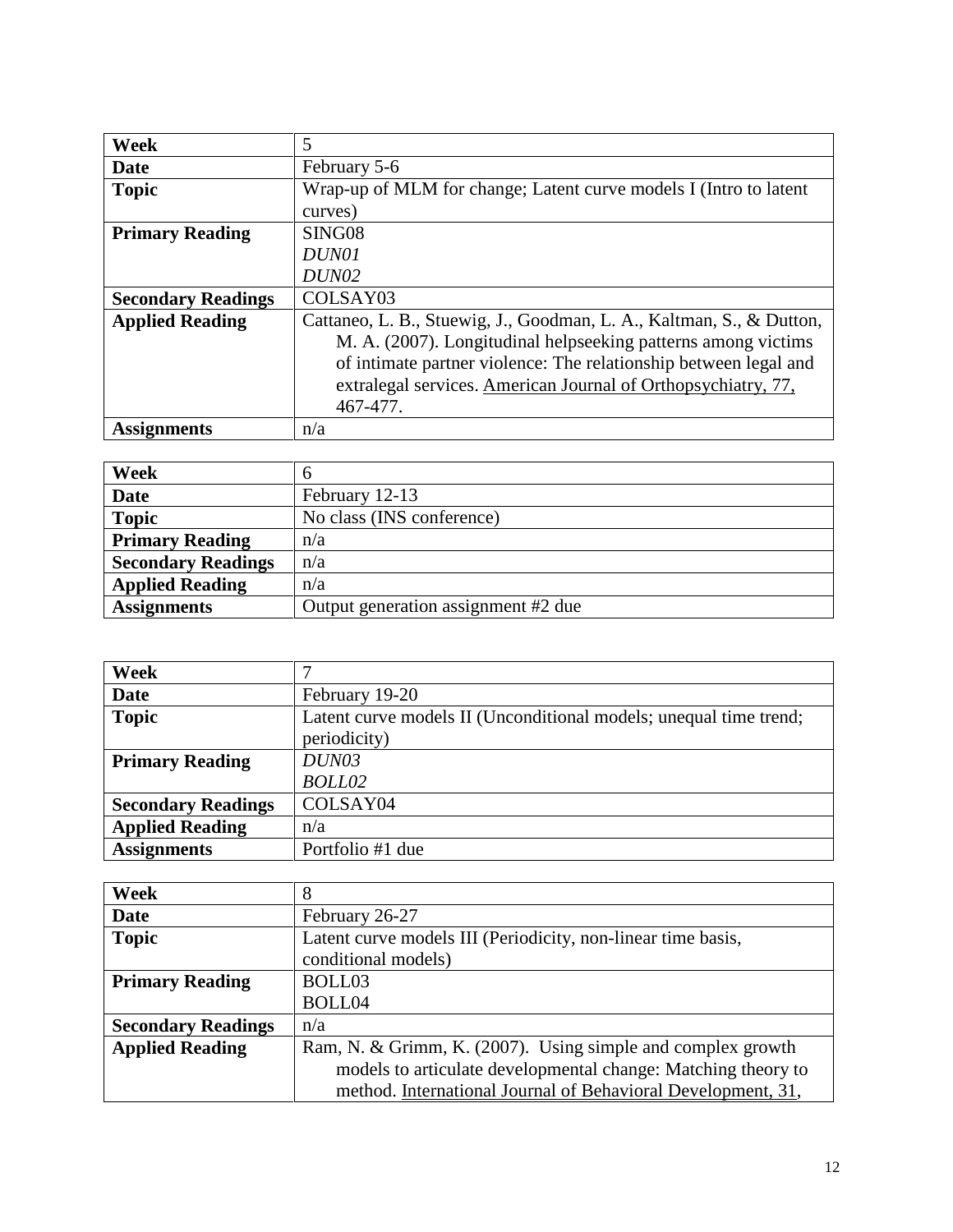|             | . .<br>.<br>ັ |
|-------------|---------------|
| 110016<br>, | n/a           |

| Week                      | 9                                                                |
|---------------------------|------------------------------------------------------------------|
| <b>Date</b>               | <b>March 12-13</b>                                               |
| <b>Topic</b>              | Latent curve models IV (Conditional models, auto-regressive      |
|                           | models)                                                          |
| <b>Primary Reading</b>    | BOLL05                                                           |
| <b>Secondary Readings</b> | n/a                                                              |
| <b>Applied Reading</b>    | Lenzenweger, M. F.& Willett, J. B. (2007). Predicting individual |
|                           | change in personality disorder features by simultaneous          |
|                           | individual change in personality dimensions linked to            |
|                           | neurobehavioral systems: The longitudinal study of personality   |
|                           | disorders, Journal of Abnormal Psychology, 116, 684-700.         |
| <b>Assignments</b>        | Output generation assignment #3 due                              |

| Week                      | 10                                                                    |
|---------------------------|-----------------------------------------------------------------------|
| Date                      | <b>March 19-20</b>                                                    |
| <b>Topic</b>              | Latent curve models VI (Higher order models)                          |
| <b>Primary Reading</b>    | DUN <sub>04</sub>                                                     |
|                           | BOLL07                                                                |
| <b>Secondary Readings</b> | COLSAY06                                                              |
| <b>Applied Reading</b>    | Gottfried, A. E., Marcoulides, G. A, Gottfried, A. W., Oliver, P. H., |
|                           | & Guerin, D. W. (2007). Multivariate latent change modeling of        |
|                           | developmental decline in academic intrinsic math motivation and       |
|                           | achievement: Childhood through adolescence. International             |
|                           | Journal of Behavioral Development, 31, 317-327.                       |
|                           | Christensen, H., Mackinnon, A., Jorm, A. F., Korten, A., Jacomb, P.,  |
|                           | Hofer, S. M., & Henderson, S. (2004). The Canberra                    |
|                           | longitudinal study: Design, aims, methodology, outcomes and           |
|                           | recent empirical investigations. Aging, Neuropsychology, and          |
|                           | Cognition, 11, 169-195.                                               |
| <b>Assignments</b>        | n/a                                                                   |

| Week                      |                                                           |
|---------------------------|-----------------------------------------------------------|
| <b>Date</b>               | <b>March 26-27</b>                                        |
| <b>Topic</b>              | Latent curve models VII (Added growth and mixture models) |
| <b>Primary Reading</b>    | DUN <sub>05</sub>                                         |
|                           | DUN <sub>06</sub>                                         |
|                           | DUN <sub>08</sub>                                         |
| <b>Secondary Readings</b> | n/a                                                       |
| <b>Applied Reading</b>    |                                                           |
| <b>Assignments</b>        | n/a                                                       |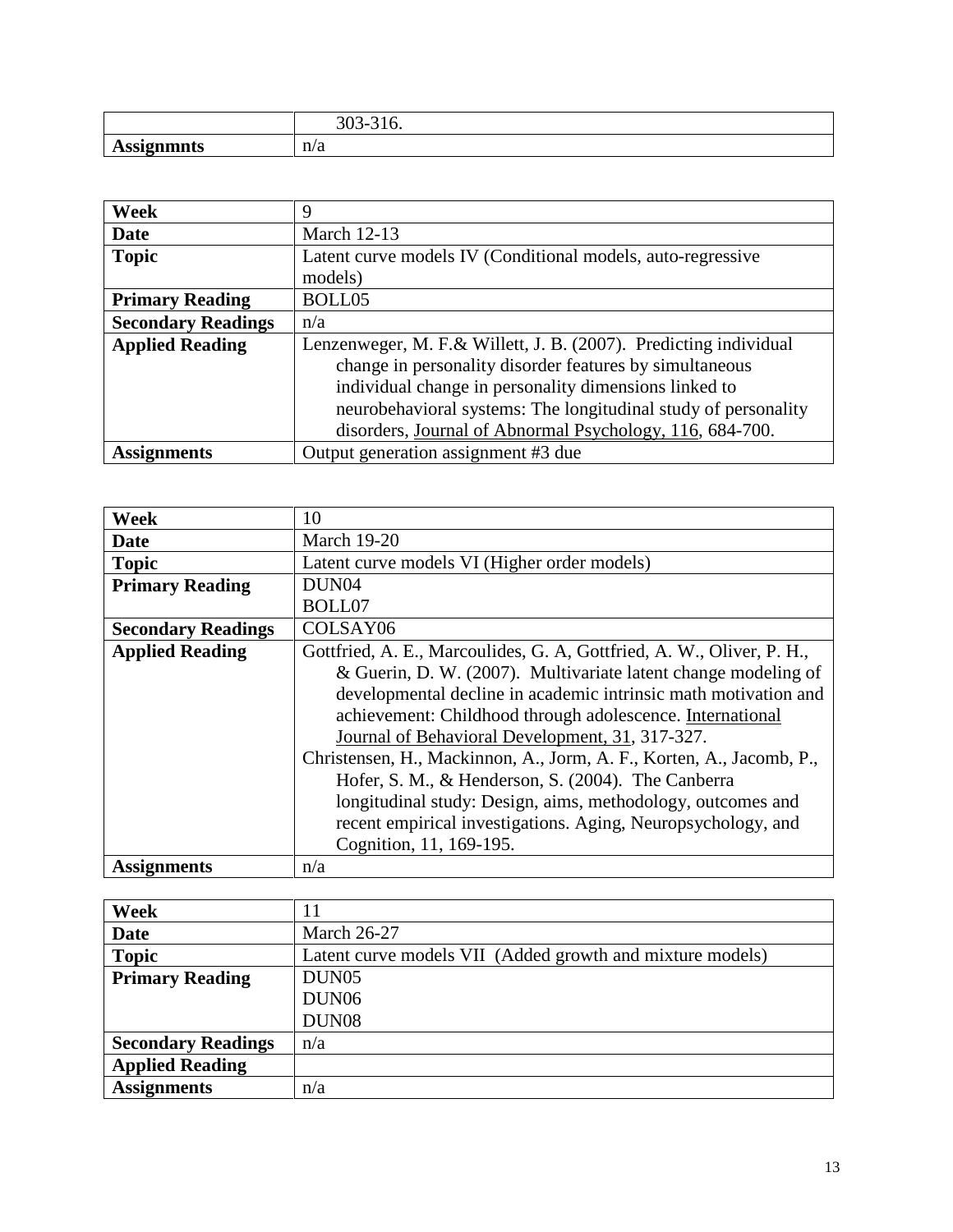| Week                      | 12                                                                |
|---------------------------|-------------------------------------------------------------------|
| Date                      | April 2-3                                                         |
| <b>Topic</b>              | Latent curve models VIII (Cohort sequential designs; planned      |
|                           | missingness)                                                      |
| <b>Primary Reading</b>    | DUN11                                                             |
| <b>Secondary Readings</b> | COLSAY11                                                          |
|                           | COLSAY12                                                          |
| <b>Applied Reading</b>    | Duncan, S. C., Duncan, T. E., Strycker, L. A., & Chaumeton, N. R. |
|                           | (2007). A Cohort-Sequential Latent Growth Model of Physical       |
|                           | Activity From Ages 12 to 17 Years. Annals of Behavioral           |
|                           | Medicine, 33, 80-89.                                              |
|                           | Morgan-Lopez, A. A.& Fals-Stewart, W. (2007). Analytic methods    |
|                           | for modeling longitudinal data from rolling therapy groups with   |
|                           | membership turnover, Journal of Consulting and Clinical           |
|                           | Psychology, 75, 580-593.                                          |
|                           | Graham, J. W., Taylor, B. J., Olchowski, A. E., & Cumsille, P. E. |
|                           | (2006). Planned Missing Data Designs in Psychological             |
|                           | Research. Psychological Methods, 11, 323-343.                     |
| <b>Assignments</b>        | Output generation assignment #4 due                               |

| Week                      | 13                                                                     |
|---------------------------|------------------------------------------------------------------------|
| Date                      | April 9-10                                                             |
| <b>Topic</b>              | <b>Intensive Longitudinal Designs</b>                                  |
| <b>Primary Reading</b>    | WALLS11                                                                |
|                           | WALLS01                                                                |
|                           | Tabachnick, B. G., & Fidell, L. S. (2007). Using Multivariate          |
|                           | Statistics (Fifth Edition, Chapter 18, Time Series, pp. 18.1-18.63).   |
| <b>Secondary Readings</b> | n/a                                                                    |
| <b>Applied Reading</b>    | McCrae, C. S., McNamara, J. P. H., Rowe, M. A., Dzierzewski, J.        |
|                           | M., Dirk, J., Marsiske, M., & Craggs, J. G. (in press). Sleep and      |
|                           | affect in older adults: Using multilevel modeling to examine           |
|                           | daily associations. Journal of Sleep Research.                         |
|                           | Salthouse, T. A., Nesselroade, J. R., Berish, D. E. (2006). Short-term |
|                           | variability in cognitive performance and the calibration of            |
|                           | longitudinal change. Journal of Gerontology: Psychological             |
|                           | Sciences, 61B, P144-P151                                               |
| <b>Assignments</b>        | n/a                                                                    |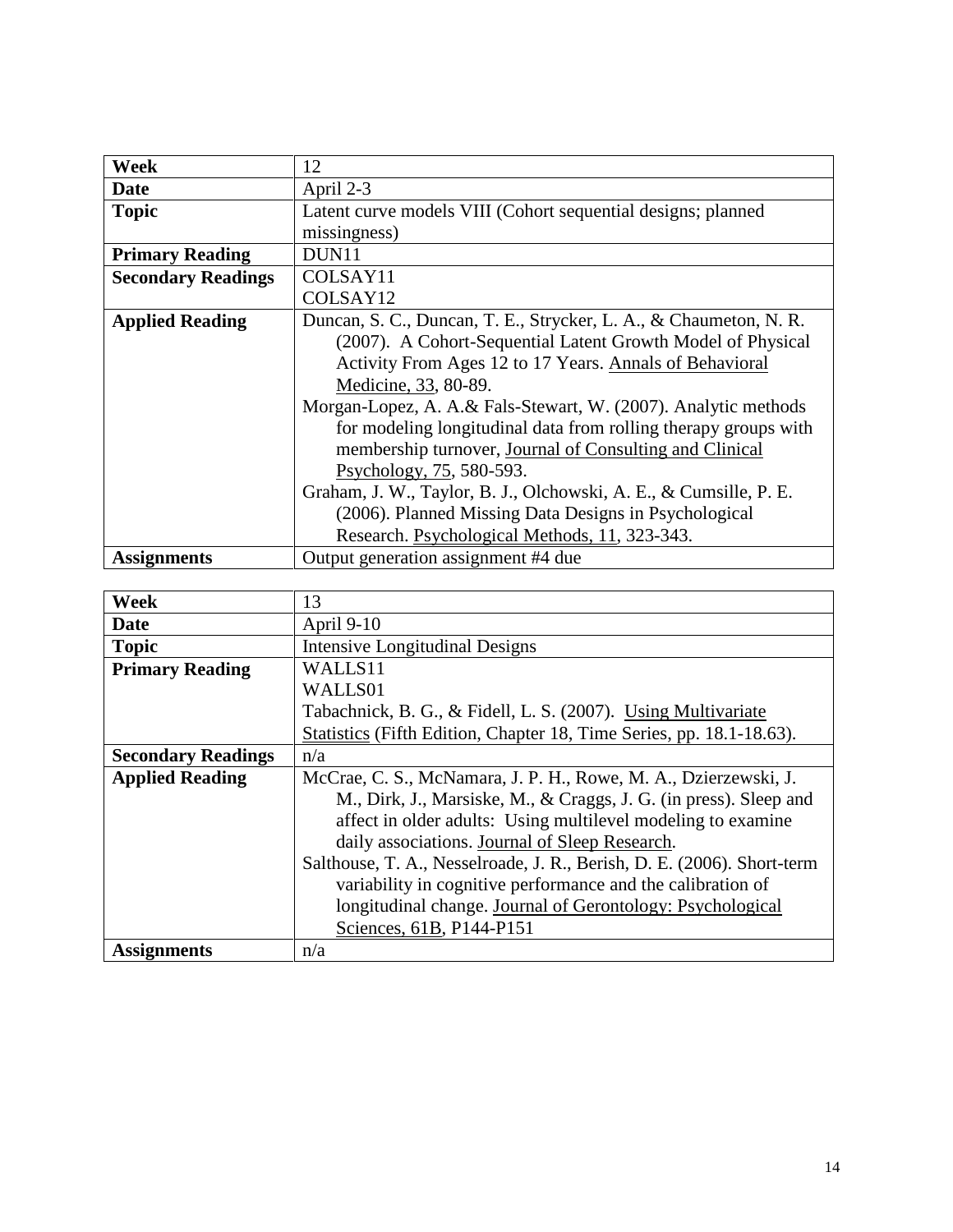| Week                      | 14                                                                  |
|---------------------------|---------------------------------------------------------------------|
| <b>Date</b>               | April 16-17                                                         |
| <b>Topic</b>              | Event occurrence/Discrete-Time Hazard Models I                      |
| <b>Primary Reading</b>    | SING09                                                              |
|                           | SING10                                                              |
|                           | SING11                                                              |
| <b>Secondary Readings</b> | n/a                                                                 |
| <b>Applied Reading</b>    | Edelen, M. O., Tucker, J. S., & Ellickson, P. L. (2007). A discrete |
|                           | time hazards model of smoking initiation among West Coast youth     |
|                           | from age 5 to 23. Preventive Medicine: An International Journal     |
|                           | Devoted to Practice and Theory, 44, 52-54.                          |
| <b>Assignments</b>        | Portfolio #2 due                                                    |

| Week                      | 15                                                               |
|---------------------------|------------------------------------------------------------------|
| <b>Date</b>               | April 23                                                         |
| <b>Topic</b>              | Discrete-Time Hazard Models II/Continuous Time Event Models I    |
| <b>Primary Reading</b>    | SING12                                                           |
|                           | SING13                                                           |
| <b>Secondary Readings</b> | n/a                                                              |
| <b>Applied Reading</b>    | McHugh, M. D. (2007). Readiness for change and short-term        |
|                           | outcomes of female adolescents in residential treatment for      |
|                           | anorexia nervosa. International Journal of Eating Disorders. 40, |
|                           | 602-612.                                                         |
| <b>Assignments</b>        | Output generation assignment #5 due                              |

| Week               |                                                |
|--------------------|------------------------------------------------|
| <b>Date</b>        | April 30 (4-6 pm)                              |
| <b>Assignments</b> | Final examination (multiple choice, via Sakai) |

#### **Caveat:**

The above schedule and procedures in this course are subject to change in the event of extenuating circumstances. Any changes will be announced *in class*, and the student is personally responsible for obtaining updated information regarding those changes.

## **Appendix: Acceptable Collaboration**

On Collaboration

What constitutes acceptable levels of collaboration in this class? Please just treat this as "continuing education." It is here for your reference, but if (after reading this) you feel like you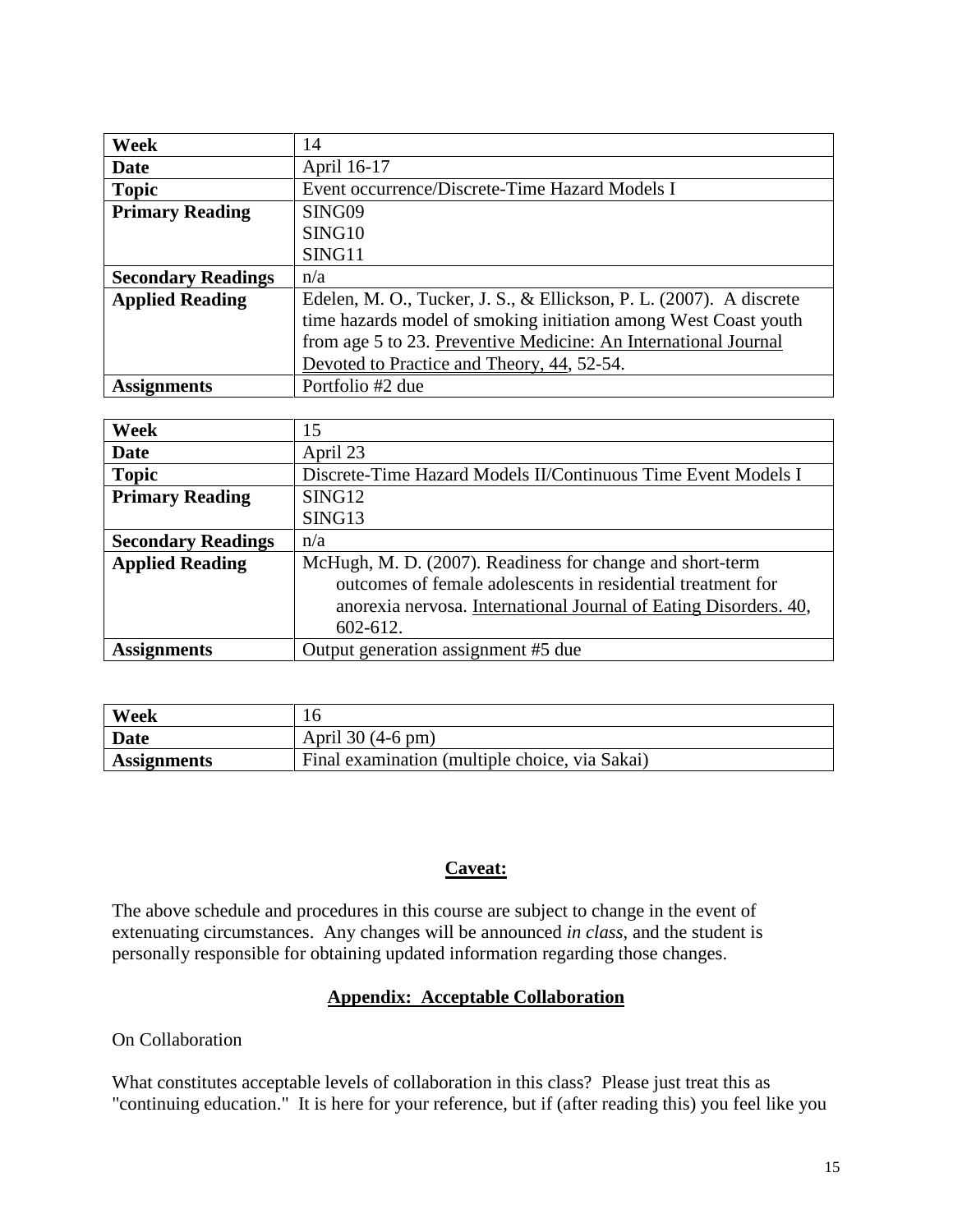may have gone beyond acceptable and want to discuss it, please get in touch with me or one of the teaching assistants at your convenience.

The short answer about how much collaboration is acceptable is "As specified in the syllabus and in the UF Honor Code." Let's review those items quickly, and then go a little deeper.

=========

# 1. UF Honor Code:

A key phrase in this honor code relates to "ambiguity": "It is the responsibility of the student to seek clarification on whether or not use of materials or collaboration or consultation with another person is authorized prior to engaging in any act of such use, collaboration or consultation. If a faculty member has authorized a student to use materials or to collaborate or consult with another person in limited circumstances, the student shall not exceed that authority. If the student wishes to use any materials or collaborate or consult with another person in circumstances to which the authority does not plainly extend, the student shall first ascertain with the faculty member whether the use of materials, collaboration or consultation is authorized. "

http://regulations.ufl.edu/chapter4/4041-2008.pdf

Key phrasing with regard to collaboration:

(a) Plagiarism. A student shall not represent as the student's own work all or any portion of the work of another. Plagiarism includes but is not limited to:

1. Quoting oral or written materials including but not limited to those found on the internet, whether published or unpublished, without proper attribution.

2. Submitting a document or assignment which in whole or in part is identical or substantially identical to a document or assignment not authored by the student.

(b) Unauthorized Use of Materials or Resources ("Cheating"). A student shall not use unauthorized materials or resources in an academic activity. Unauthorized materials or resources shall include:

1. Any paper or project authored by the student and presented by the student for the satisfaction of any academic requirement if the student previously submitted substantially the same paper or project to satisfy an academic requirement and did not receive express authorization to resubmit the paper or project.

2. Any materials or resources prepared by another student and used without the other student's express consent or without proper attribution to the other student.

3. Any materials or resources which the faculty member has notified the student or the class are prohibited.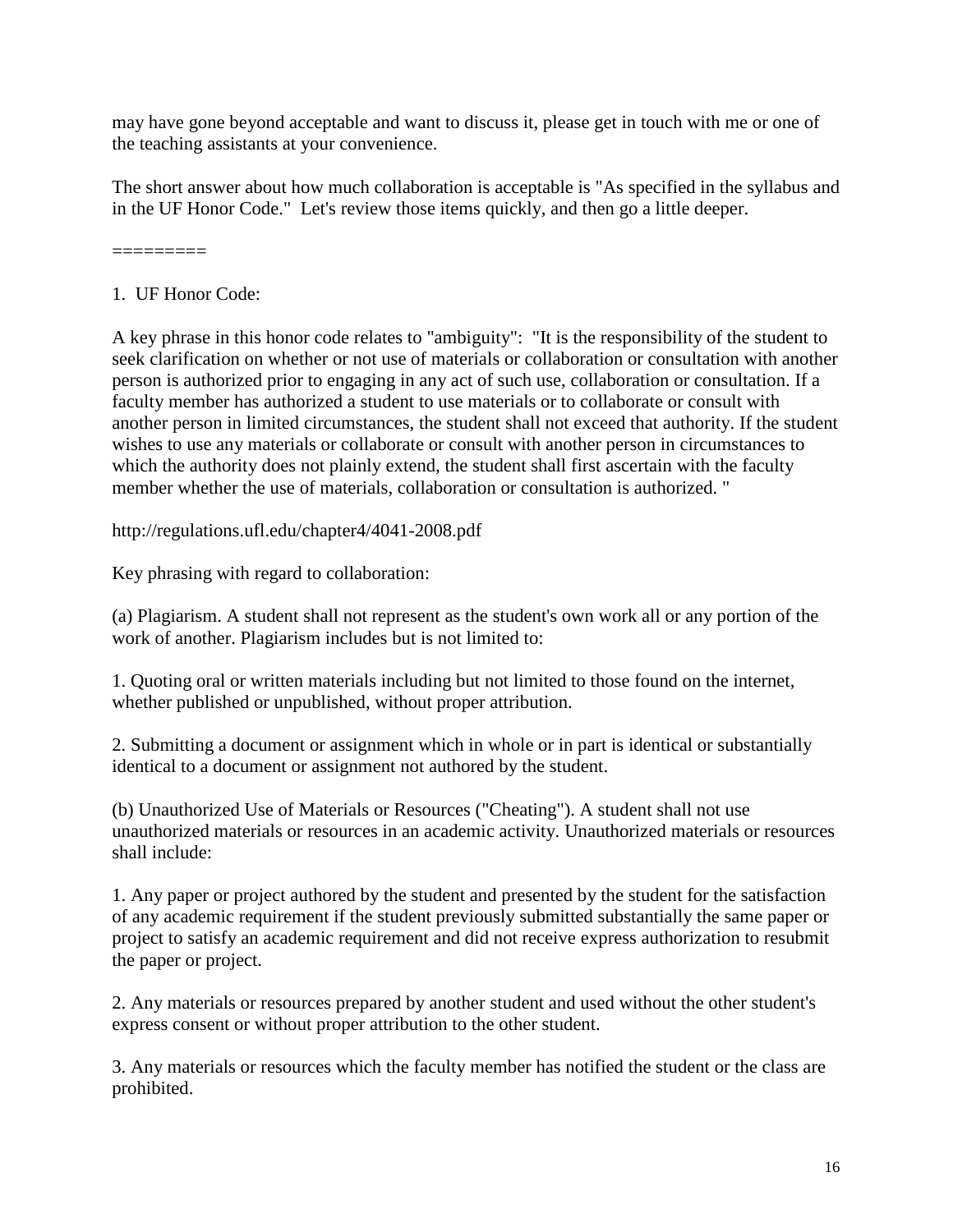4. Use of a cheat sheet when not authorized to do so or use of any other resources or materials during an examination, quiz, or other academic activity without the express permission of the faculty member, whether access to such resource or materials is through a cell phone, PDA, other electronic device, or any other means.

(c) Prohibited Collaboration or Consultation. A student shall not collaborate or consult with another person on any academic activity unless the student has the express authorization from the faculty member.

1. Prohibited collaboration or consultation shall include but is not limited to:

a. Collaborating when not authorized to do so on an examination, take-home test, writing project, assignment, or course work.

b. Collaborating or consulting in any other academic or co-curricular activity after receiving notice that such conduct is prohibited.

c. Looking at another student's examination or quiz during the time an examination or quiz is given. Communication by any means during that time, including but not limited to communication through text messaging, telephone, e-mail, other writing or verbally, is prohibited unless expressly authorized.

2. It is the responsibility of the student to seek clarification on whether or not use of materials or collaboration or consultation with another person is authorized prior to engaging in any act of such use, collaboration or consultation. If a faculty member has authorized a student to use materials or to collaborate or consult with another person in limited circumstances, the student shall not exceed that authority. If the student wishes to use any materials or collaborate or consult with another person in circumstances to which the authority does not plainly extend, the student shall first ascertain with the faculty member whether the use of materials, collaboration or consultation is authorized.

=========

2. Syllabus:

The syllabus says:

"On all work submitted for credit by students at the University of Florida, the following pledge is either required or implied:

"On my honor, I have neither given nor received unauthorized aid in doing this assignment."

It is desirable and expected that take home assignments will stimulate conversation among classmates, and that classmates may actually mentor one another in the work. Students are also likely to discuss elements of the assignment with the instructor. It is expected that submitted